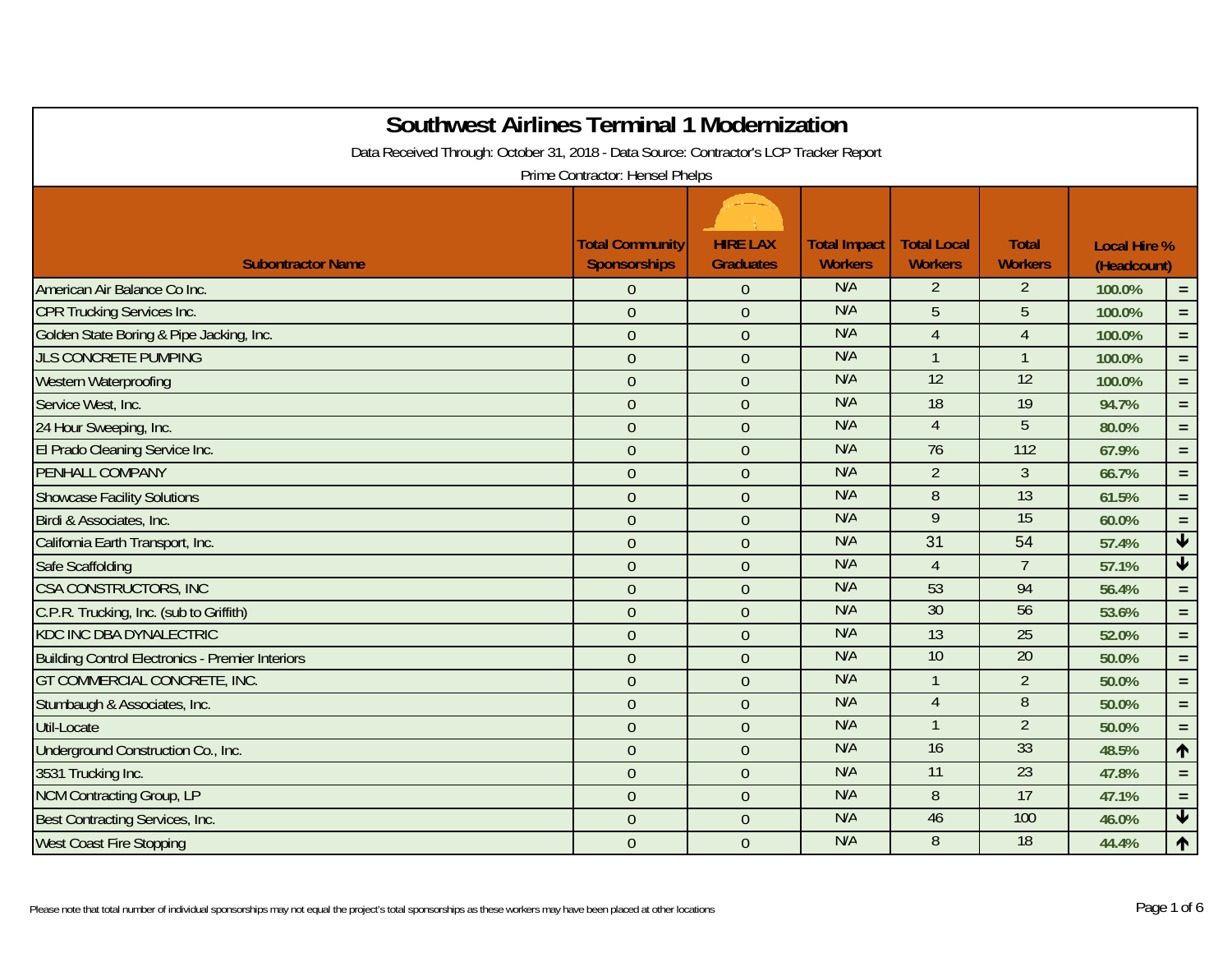| <b>Southwest Airlines Terminal 1 Modernization</b><br>Data Received Through: October 31, 2018 - Data Source: Contractor's LCP Tracker Report |                                               |                                     |                                       |                                      |                                |                                    |                      |
|----------------------------------------------------------------------------------------------------------------------------------------------|-----------------------------------------------|-------------------------------------|---------------------------------------|--------------------------------------|--------------------------------|------------------------------------|----------------------|
|                                                                                                                                              | Prime Contractor: Hensel Phelps               |                                     |                                       |                                      |                                |                                    |                      |
| <b>Subontractor Name</b>                                                                                                                     | <b>Total Community</b><br><b>Sponsorships</b> | <b>HIRE LAX</b><br><b>Graduates</b> | <b>Total Impact</b><br><b>Workers</b> | <b>Total Local</b><br><b>Workers</b> | <b>Total</b><br><b>Workers</b> | <b>Local Hire %</b><br>(Headcount) |                      |
| Concrete Coring Company (sub to Griffith)                                                                                                    | $\overline{0}$                                | $\Omega$                            | N/A                                   | 15                                   | 37                             | 40.5%                              | $\equiv$             |
| <b>LVI FACILITY SERVICES</b>                                                                                                                 | $\overline{0}$                                | $\Omega$                            | N/A                                   | $\overline{15}$                      | $\overline{39}$                | 38.5%                              | $\equiv$             |
| J. COLAVIN & SON, INC.                                                                                                                       | $\theta$                                      | $\overline{0}$                      | N/A                                   | 21                                   | 55                             | 38.2%                              | $=$ .                |
| <b>JLS Pumping</b>                                                                                                                           | $\theta$                                      | $\overline{0}$                      | N/A                                   | $\mathfrak{Z}$                       | 8                              | 37.5%                              | $\equiv$             |
| Rebar Engineering, Inc.                                                                                                                      | $\theta$                                      | $\overline{0}$                      | N/A                                   | 15                                   | 40                             | 37.5%                              | $\equiv$             |
| Substructure Support, Inc.                                                                                                                   | $\overline{0}$                                | $\overline{0}$                      | N/A                                   | $\overline{3}$                       | $\overline{8}$                 | 37.5%                              | $=$                  |
| PRO STEEL ERECTORS, INC.                                                                                                                     | $\mathbf{0}$                                  | $\overline{0}$                      | N/A                                   | 36                                   | 98                             | 36.7%                              | $=$ .                |
| <b>DIRECT A/V</b>                                                                                                                            | $\boldsymbol{0}$                              | $\overline{0}$                      | N/A                                   | $\overline{11}$                      | $\overline{30}$                | 36.7%                              | $\equiv$             |
| <b>MURRAY COMPANY</b>                                                                                                                        | $\overline{0}$                                | $\overline{0}$                      | N/A                                   | 42                                   | 115                            | 36.5%                              | $\blacktriangledown$ |
| <b>Wilson &amp; Hampton Painting Contractors</b>                                                                                             | $\theta$                                      | $\overline{0}$                      | N/A                                   | 13                                   | 36                             | 36.1%                              | $\blacklozenge$      |
| <b>Quality Production Services</b>                                                                                                           | $\overline{0}$                                | $\overline{0}$                      | N/A                                   | 5                                    | 14                             | 35.7%                              | $=$ .                |
| <b>DUGGAN &amp; ASSOCIATES, INC.</b>                                                                                                         | $\boldsymbol{0}$                              | $\theta$                            | N/A                                   |                                      | $\overline{3}$                 | 33.3%                              | $\equiv$             |
| FRANK S. SMITH MASONRY, INC.                                                                                                                 | $\overline{0}$                                | $\overline{0}$                      | N/A                                   | 8                                    | 24                             | 33.3%                              | $=$ .                |
| <b>GLORE &amp; ASSOCIATES, INC.</b>                                                                                                          | $\overline{0}$                                | $\Omega$                            | N/A                                   |                                      | $\overline{3}$                 | 33.3%                              | $\equiv$             |
| HENSEL PHELPS CONSTRUCTION CO                                                                                                                | $\overline{0}$                                | $\overline{0}$                      | N/A                                   | 25                                   | 75                             | 33.3%                              | $\uparrow$           |
| <b>LIMBACH COMPANY LP</b>                                                                                                                    | $\theta$                                      | $\overline{0}$                      | N/A                                   | 9                                    | $\overline{27}$                | 33.3%                              | $=$                  |
| PREMIER INTERIOR DEVELOPMENT, INC.                                                                                                           | $\overline{0}$                                | $\overline{0}$                      | N/A                                   | $\overline{4}$                       | 12                             | 33.3%                              | $\equiv$             |
| MORROW MEADOWS CORP (ELECTRICAL & LOW VOLTAGE)                                                                                               | $\theta$                                      | $\Omega$                            | N/A                                   | 109                                  | 328                            | 33.2%                              | $\blacklozenge$      |
| PERFORMANCE CONTRACTING, INC. - 0900110                                                                                                      | $\overline{1}$                                | $\overline{0}$                      | N/A                                   | 77                                   | 234                            | 32.9%                              | $\blacklozenge$      |
| <b>GGG DEMOLITION, INC.</b>                                                                                                                  | $\theta$                                      | $\overline{0}$                      | N/A                                   | 51                                   | 156                            | 32.7%                              | $=$ .                |
| Signature Flooring, Inc.                                                                                                                     | $\theta$                                      | $\mathbf{0}$                        | N/A                                   | 7                                    | 22                             | 31.8%                              | $\equiv$             |
| <b>Weiss Sheet Metal Company</b>                                                                                                             | $\theta$                                      | $\overline{0}$                      | N/A                                   | $\overline{5}$                       | 16                             | 31.3%                              | $=$                  |
| MORROW-MEADOWS CORP - PREMIER INTERIORS                                                                                                      | $\overline{0}$                                | $\overline{0}$                      | N/A                                   | $\overline{4}$                       | 13                             | 30.8%                              | $\equiv$             |
| Twining, Inc.                                                                                                                                | $\overline{0}$                                | $\overline{0}$                      | N/A                                   | 8                                    | 26                             | 30.8%                              | $=$                  |
| Safway Services, LLC                                                                                                                         | $\theta$                                      | $\overline{0}$                      | N/A                                   | 18                                   | 59                             | 30.5%                              | $=$ .                |
| ISEC, INC.                                                                                                                                   | $\overline{0}$                                | $\overline{0}$                      | N/A                                   | 20                                   | 66                             | 30.3%                              | 个                    |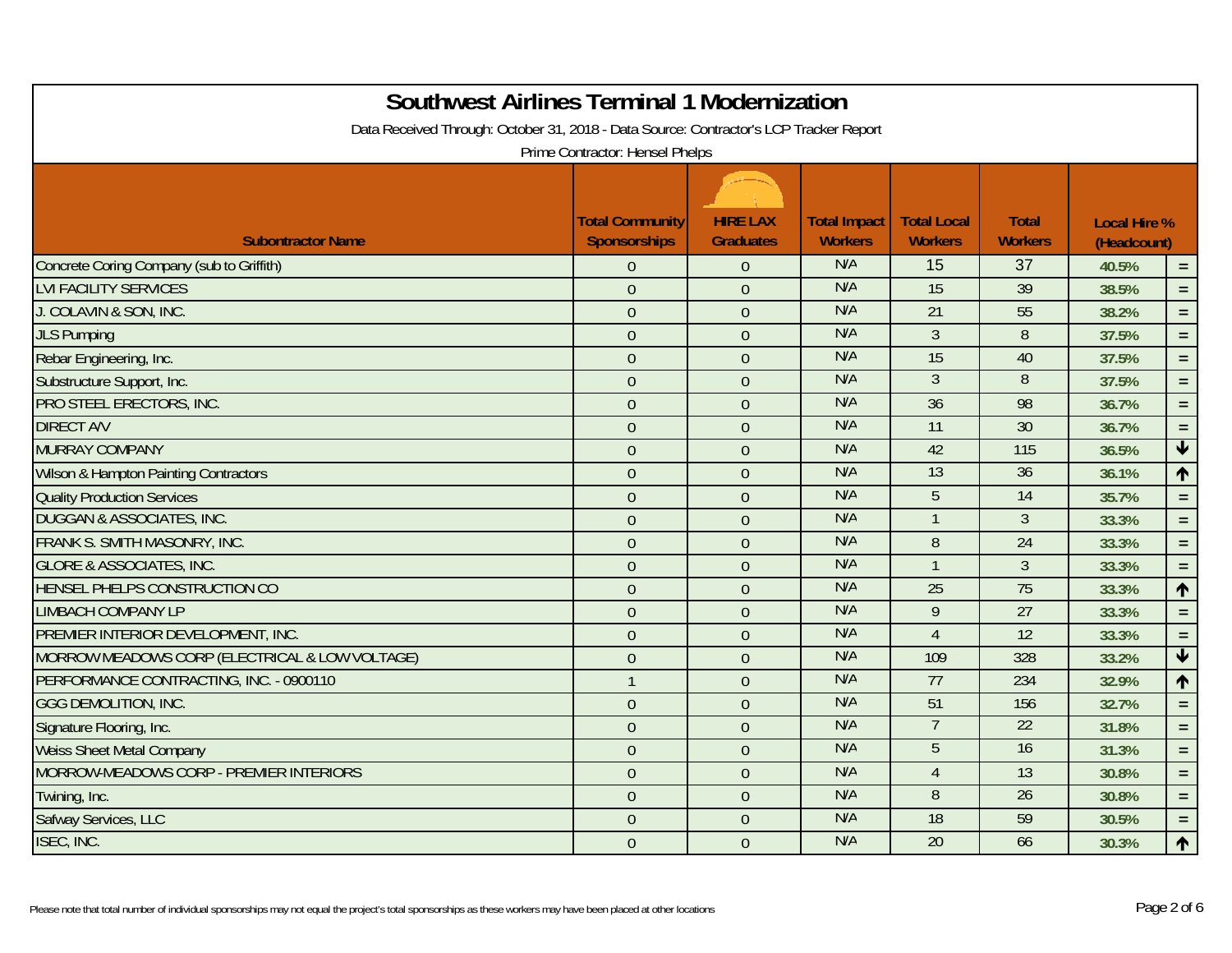| <b>Southwest Airlines Terminal 1 Modernization</b><br>Data Received Through: October 31, 2018 - Data Source: Contractor's LCP Tracker Report |                                               |                                     |                                       |                                      |                                |                                    |                         |  |  |
|----------------------------------------------------------------------------------------------------------------------------------------------|-----------------------------------------------|-------------------------------------|---------------------------------------|--------------------------------------|--------------------------------|------------------------------------|-------------------------|--|--|
| Prime Contractor: Hensel Phelps                                                                                                              |                                               |                                     |                                       |                                      |                                |                                    |                         |  |  |
| <b>Subontractor Name</b>                                                                                                                     | <b>Total Community</b><br><b>Sponsorships</b> | <b>HIRE LAX</b><br><b>Graduates</b> | <b>Total Impact</b><br><b>Workers</b> | <b>Total Local</b><br><b>Workers</b> | <b>Total</b><br><b>Workers</b> | <b>Local Hire %</b><br>(Headcount) |                         |  |  |
| Architectural Design & Signs, Inc.                                                                                                           | $\overline{0}$                                | $\theta$                            | N/A                                   | 6                                    | $\overline{20}$                | 30.0%                              | $=$ $\,$                |  |  |
| <b>NEVELL GROUP INC</b>                                                                                                                      | $\mathbf{0}$                                  | $\overline{0}$                      | N/A                                   | 32                                   | 107                            | 29.9%                              | 个                       |  |  |
| <b>COSCO FIRE PROTECTION (T1)</b>                                                                                                            | $\boldsymbol{0}$                              | $\overline{0}$                      | N/A                                   | 12                                   | 41                             | 29.3%                              | $\equiv$                |  |  |
| JOHNSON & TURNER PAINTING CO., INC.                                                                                                          | $\mathbf{0}$                                  | $\overline{0}$                      | N/A                                   | 11                                   | 38                             | 28.9%                              | $=$ .                   |  |  |
| <b>Centerline Concrete Cutting</b>                                                                                                           | $\mathbf{0}$                                  | $\overline{0}$                      | N/A                                   | $\overline{2}$                       | $\overline{7}$                 | 28.6%                              | $\equiv$                |  |  |
| <b>Coast Building Products</b>                                                                                                               | $\mathbf{0}$                                  | $\overline{0}$                      | N/A                                   | $\overline{4}$                       | $\overline{14}$                | 28.6%                              | $\equiv$                |  |  |
| <b>KARCHER INSULATION, INC.</b>                                                                                                              | $\mathbf{0}$                                  | $\overline{0}$                      | N/A                                   | $\overline{4}$                       | 14                             | 28.6%                              | $\equiv$                |  |  |
| <b>GRIFFITH COMPANY</b>                                                                                                                      | $\boldsymbol{0}$                              | $\overline{0}$                      | N/A                                   | 89                                   | 316                            | 28.2%                              | $\overline{\textbf{v}}$ |  |  |
| <b>NOR CAL PIPELINE SERVICES, INC.</b>                                                                                                       | $\mathbf{0}$                                  | $\overline{0}$                      | N/A                                   | 8                                    | 29                             | 27.6%                              | $=$ .                   |  |  |
| Safway Services, LLC (Sub to CMI)                                                                                                            | $\overline{0}$                                | $\overline{0}$                      | N/A                                   | 10                                   | $\overline{37}$                | 27.0%                              | $\equiv$                |  |  |
| HARWOOD CONSTRUCTION, INC.                                                                                                                   | $\mathbf{0}$                                  | $\theta$                            | N/A                                   | $\overline{4}$                       | 15                             | 26.7%                              | $\equiv$                |  |  |
| Wood Group Field Services, Inc.                                                                                                              | $\boldsymbol{0}$                              | $\theta$                            | N/A                                   | $\overline{4}$                       | 15                             | 26.7%                              | $=$ .                   |  |  |
| Air Balance Co, Inc.                                                                                                                         | $\overline{0}$                                | $\theta$                            | N/A                                   | $\mathfrak{Z}$                       | 12                             | 25.0%                              | $\equiv$                |  |  |
| C.A. Buchen Corp                                                                                                                             | $\overline{0}$                                | $\overline{0}$                      | N/A                                   | $\overline{2}$                       | $\overline{8}$                 | 25.0%                              | $\equiv$                |  |  |
| COSCO FIRE PROTECTION, INC.                                                                                                                  | $\overline{0}$                                | $\theta$                            | N/A                                   | $\overline{2}$                       | 8                              | 25.0%                              | $=$                     |  |  |
| <b>KARCHER INSULATION, INC. #2</b>                                                                                                           | $\mathbf{0}$                                  | $\overline{0}$                      | N/A                                   | $\mathfrak{Z}$                       | $\overline{12}$                | 25.0%                              | $\equiv$                |  |  |
| <b>Brand Scaffold Services Inc.</b>                                                                                                          | $\theta$                                      | $\overline{0}$                      | N/A                                   | 5                                    | 21                             | 23.8%                              | $\equiv$                |  |  |
| <b>Schindler Elevator Corporation</b>                                                                                                        | $\theta$                                      | $\overline{0}$                      | N/A<br>N/A                            | $\overline{4}$<br>17                 | 17<br>73                       | 23.5%                              | $\equiv$                |  |  |
| Washington Iron Work                                                                                                                         | $\mathbf{0}$                                  | $\overline{0}$                      |                                       |                                      |                                | 23.3%                              | $\equiv$                |  |  |
| MORROW-MEADOWS CORPORATION                                                                                                                   | $\overline{2}$                                |                                     | N/A                                   | $\overline{10}$                      | 43                             | 23.3%                              | $=$ $\,$                |  |  |
| LETNER ROOFING CO.                                                                                                                           | $\mathbf{0}$                                  | $\overline{0}$                      | N/A<br>N/A                            | 14                                   | 61<br>$\overline{9}$           | 23.0%                              | $=$ .                   |  |  |
| <b>Building Control Electronics</b>                                                                                                          | $\mathbf{0}$                                  | $\overline{0}$                      |                                       | $\overline{2}$                       |                                | 22.2%                              | $\equiv$                |  |  |
| INFINITY DRYWALL CONTRACTING, INC.                                                                                                           | $\boldsymbol{0}$                              | $\overline{0}$                      | N/A                                   | $\overline{2}$                       | 9                              | 22.2%                              | $=$                     |  |  |
| <b>Malcolm Drilling Company</b>                                                                                                              | $\mathbf{0}$                                  | $\overline{0}$                      | N/A                                   | $\overline{2}$                       | 9                              | 22.2%                              | $=$                     |  |  |
| Sequoia Consultants                                                                                                                          | $\theta$                                      | $\overline{0}$                      | N/A<br>N/A                            | 11                                   | 50                             | 22.0%                              | $=$ .                   |  |  |
| CRITCHFIELD MECHANICAL, INC. OF SOUTHERN CALIFORNIA                                                                                          | $\mathbf{0}$                                  | $\theta$                            |                                       | 29                                   | 132                            | 22.0%                              | $\equiv$                |  |  |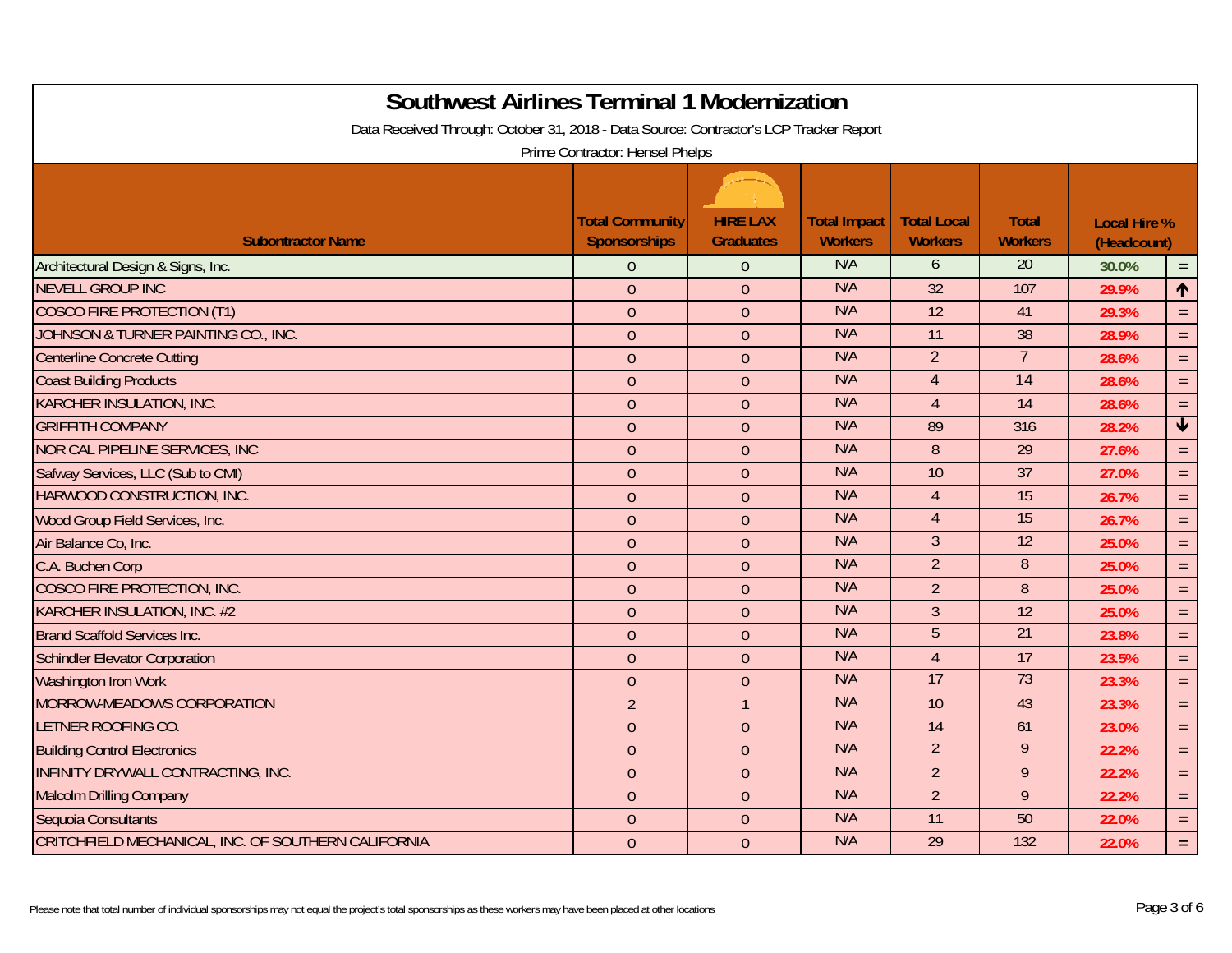| <b>Southwest Airlines Terminal 1 Modernization</b>                                     |                        |                  |                     |                    |                 |                     |                         |  |  |
|----------------------------------------------------------------------------------------|------------------------|------------------|---------------------|--------------------|-----------------|---------------------|-------------------------|--|--|
| Data Received Through: October 31, 2018 - Data Source: Contractor's LCP Tracker Report |                        |                  |                     |                    |                 |                     |                         |  |  |
| Prime Contractor: Hensel Phelps                                                        |                        |                  |                     |                    |                 |                     |                         |  |  |
|                                                                                        |                        |                  |                     |                    |                 |                     |                         |  |  |
|                                                                                        | <b>Total Community</b> | <b>HIRE LAX</b>  | <b>Total Impact</b> | <b>Total Local</b> | <b>Total</b>    | <b>Local Hire %</b> |                         |  |  |
| <b>Subontractor Name</b>                                                               | <b>Sponsorships</b>    | <b>Graduates</b> | <b>Workers</b>      | <b>Workers</b>     | <b>Workers</b>  | (Headcount)         |                         |  |  |
| <b>CORRADINI CORP.</b>                                                                 | $\overline{0}$         | $\theta$         | N/A                 | 20                 | 94              | 21.3%               | $\equiv$                |  |  |
| Penhall Company (Sub to Griffith Company)                                              | $\overline{0}$         | $\overline{0}$   | N/A                 | $\overline{A}$     | 19              | 21.1%               | $=$ .                   |  |  |
| <b>Brady Company/Los Angeles</b>                                                       | $\boldsymbol{0}$       | $\overline{0}$   | N/A                 | $\overline{4}$     | 20              | 20.0%               | $\equiv$                |  |  |
| <b>CONTINENTAL MARBLE &amp; TILE COMPANY</b>                                           | $\mathbf{0}$           | $\overline{0}$   | N/A                 | $\mathbf{1}$       | 5               | 20.0%               | $=$ .                   |  |  |
| EER, Inc.                                                                              | $\mathbf{0}$           | $\overline{0}$   | N/A                 | $\mathbf{1}$       | 5               | 20.0%               | $\equiv$                |  |  |
| <b>GLOW ELECTRIC COMPANY INC</b>                                                       | $\mathbf{0}$           | $\overline{0}$   | N/A                 | $\overline{2}$     | 10              | 20.0%               | $\equiv$                |  |  |
| L2 SPECIALTIES, INC.                                                                   | $\boldsymbol{0}$       | $\overline{0}$   | N/A                 | $\overline{1}$     | 5               | 20.0%               | $\equiv$                |  |  |
| LAWRENCE W. ROSINE CO.                                                                 | $\boldsymbol{0}$       | $\overline{0}$   | N/A                 | $\overline{2}$     | 10              | 20.0%               | $\equiv$                |  |  |
| ELLJAY ACOUSTICS, INC.                                                                 | $\mathbf{0}$           | $\overline{0}$   | N/A                 | 9                  | 48              | 18.8%               | $\overline{\textbf{t}}$ |  |  |
| Specialty Installation, Inc.                                                           | $\overline{0}$         | $\overline{0}$   | N/A                 | $\overline{2}$     | $\overline{11}$ | 18.2%               | $\equiv$                |  |  |
| WMB & Associates, Inc.                                                                 | $\mathbf{0}$           | $\overline{0}$   | N/A                 | $\overline{2}$     | 11              | 18.2%               | $\equiv$                |  |  |
| Sterndahl Enterpise Inc.                                                               | $\boldsymbol{0}$       | $\overline{0}$   | N/A                 | 6                  | 35              | 17.1%               | $=$ .                   |  |  |
| <b>Conco Pumping</b>                                                                   | $\overline{0}$         | $\theta$         | N/A                 | $\overline{2}$     | 12              | 16.7%               | $\equiv$                |  |  |
| <b>GIROUX GLASS, INC. (T1MP)</b>                                                       | $\overline{0}$         | $\overline{0}$   | N/A                 | 8                  | 48              | 16.7%               | $\equiv$                |  |  |
| <b>SASCO</b>                                                                           | $\overline{0}$         | $\overline{0}$   | N/A                 | $\mathbf{1}$       | 6               | 16.7%               | $=$                     |  |  |
| <b>XL Fire Protection</b>                                                              | $\mathbf{0}$           | $\overline{0}$   | N/A                 | $\mathbf{1}$       | $\mathfrak b$   | 16.7%               | $=$ $\,$                |  |  |
| PROSPECTRA CONTRACT FLOORING                                                           | $\theta$               | $\overline{0}$   | N/A                 | $\overline{6}$     | 37              | 16.2%               | $\overline{\mathbf{V}}$ |  |  |
| CRITCHFIELD MECHANICAL, INC. OF SOUTHERN CALIFORNIA (PUMP ROOM)                        | $\theta$               | $\overline{0}$   | N/A                 | 8                  | 53              | 15.1%               | $\equiv$                |  |  |
| <b>Applied Engineering Concepts</b>                                                    | $\mathbf{0}$           | $\overline{0}$   | N/A                 |                    | $\overline{7}$  | 14.3%               | $\equiv$                |  |  |
| Vertical Earthworks, Inc.                                                              | $\boldsymbol{0}$       | $\overline{0}$   | N/A                 |                    | $\overline{7}$  | 14.3%               | $=$ $\,$                |  |  |
| MR CRANE, Inc.                                                                         | $\boldsymbol{0}$       | $\overline{0}$   | N/A                 | $\mathbf{1}$       | 10              | 10.0%               | $=$ .                   |  |  |
| LIMBACH COMPANY - PREMIER INTERIOR DEVELOPMENT, INC.                                   | $\mathbf{0}$           | $\overline{0}$   | N/A                 | $\mathbf{1}$       | 11              | 9.1%                | $\equiv$                |  |  |
| R.J. & J Construction, Inc.                                                            | $\overline{0}$         | $\theta$         | N/A                 | $\overline{2}$     | 22              | 9.1%                | $=$                     |  |  |
| Savala Equipment Company, Inc.                                                         | $\mathbf{0}$           | $\overline{0}$   | N/A                 | $\overline{2}$     | 22              | 9.1%                | $\equiv$                |  |  |
| C Below, Inc.                                                                          | $\theta$               | $\overline{0}$   | N/A                 |                    | 12              | 8.3%                | $=$ .                   |  |  |
| <b>Schindler Elevator Corporation (Elevator Division)</b>                              | $\mathbf{0}$           | $\theta$         | N/A                 | $\mathbf{1}$       | 15              | 6.7%                | $\equiv$                |  |  |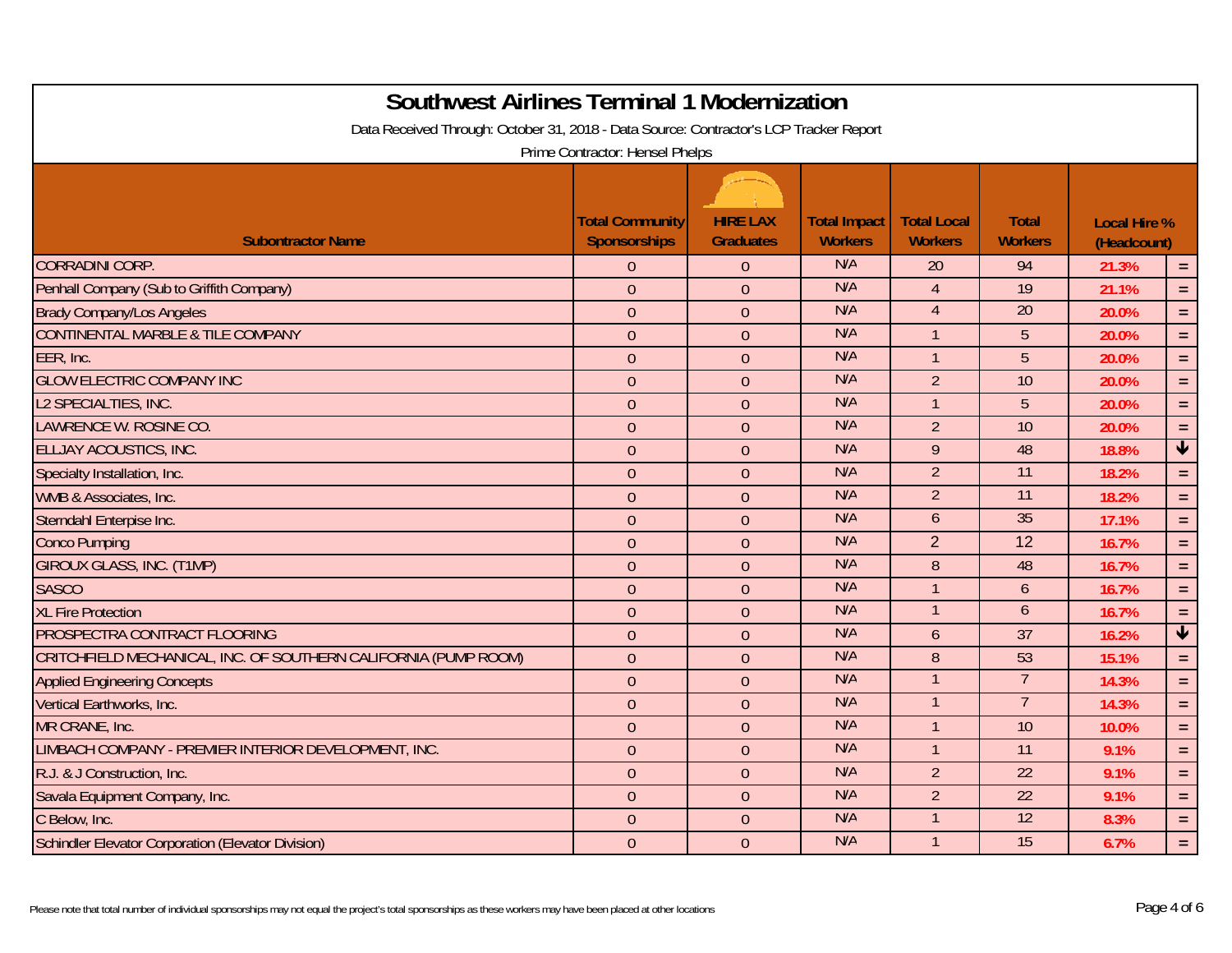| <b>Southwest Airlines Terminal 1 Modernization</b>                                     |                                               |                                     |                                       |                                      |                                |                                    |          |
|----------------------------------------------------------------------------------------|-----------------------------------------------|-------------------------------------|---------------------------------------|--------------------------------------|--------------------------------|------------------------------------|----------|
| Data Received Through: October 31, 2018 - Data Source: Contractor's LCP Tracker Report | Prime Contractor: Hensel Phelps               |                                     |                                       |                                      |                                |                                    |          |
| <b>Subontractor Name</b>                                                               | <b>Total Community</b><br><b>Sponsorships</b> | <b>HIRE LAX</b><br><b>Graduates</b> | <b>Total Impact</b><br><b>Workers</b> | <b>Total Local</b><br><b>Workers</b> | <b>Total</b><br><b>Workers</b> | <b>Local Hire %</b><br>(Headcount) |          |
| <b>OTIS ELEVATOR</b>                                                                   | $\overline{0}$                                | $\theta$                            | N/A                                   | $\overline{2}$                       | 33                             | 6.1%                               | $=$      |
| <b>INFINITY METALS, INC.</b>                                                           | $\overline{0}$                                | $\overline{0}$                      | N/A                                   | $\overline{2}$                       | $\overline{38}$                | 5.3%                               | $=$ $\,$ |
| <b>B &amp; I Equipment Rental LLC</b>                                                  | $\boldsymbol{0}$                              | $\overline{0}$                      | N/A                                   | $\overline{0}$                       |                                | 0.0%                               | $\equiv$ |
| <b>B &amp; J Tree Service</b>                                                          | $\mathbf{0}$                                  | $\overline{0}$                      | N/A                                   | $\overline{0}$                       | $\overline{7}$                 | 0.0%                               | $=$ .    |
| <b>BC Traffic</b>                                                                      | $\mathbf{0}$                                  | $\theta$                            | N/A                                   | $\overline{0}$                       | $\overline{4}$                 | 0.0%                               | $\equiv$ |
| Centerline Concrete Cutting (Cosco)                                                    | $\mathbf{0}$                                  | $\theta$                            | N/A                                   | $\Omega$                             | $\mathbf{1}$                   | 0.0%                               | $=$      |
| <b>CONCO PUMPING A</b>                                                                 | $\mathbf{0}$                                  | $\overline{0}$                      | N/A                                   | $\overline{0}$                       | $\mathbf{1}$                   | 0.0%                               | $\equiv$ |
| CONNOR CONCRETE CUTTING AND CORING                                                     | $\theta$                                      | $\theta$                            | N/A                                   | $\overline{0}$                       | 11                             | 0.0%                               | $=$ .    |
| CONNOR CONCRETE CUTTING AND CORING (Sub to RJ & J Construction)                        | $\theta$                                      | $\overline{0}$                      | N/A                                   | $\overline{0}$                       | 5                              | 0.0%                               | $=$ .    |
| CRITCHFIELD MEHCANICAL, INC. OF SOUTHERN CALIFORNIA (SURVEY)                           | $\mathbf{0}$                                  | $\overline{0}$                      | N/A                                   | $\Omega$                             | $\overline{7}$                 | 0.0%                               | $\equiv$ |
| Davidson Concrete Cutting, Inc.                                                        | $\mathbf{0}$                                  | $\overline{0}$                      | N/A                                   | $\overline{0}$                       | $\overline{1}$                 | 0.0%                               | $=$ .    |
| Fine Grade Equipment, Inc.                                                             | $\mathbf{0}$                                  | $\overline{0}$                      | N/A                                   | $\overline{0}$                       | $\overline{19}$                | 0.0%                               | $\equiv$ |
| G&F Concrete Cutting, INC.                                                             | $\mathbf{0}$                                  | $\overline{0}$                      | N/A                                   | $\Omega$                             | $\overline{1}$                 | 0.0%                               | $\equiv$ |
| <b>G&amp;G DOOR PRODUCTS, INC.</b>                                                     | $\mathbf{0}$                                  | $\overline{0}$                      | N/A                                   | $\Omega$                             | 6                              | 0.0%                               | $=$ .    |
| Giroux Glass, Inc.                                                                     | $\mathbf{0}$                                  | $\Omega$                            | N/A                                   | $\Omega$                             | 3                              | 0.0%                               | $=$      |
| GONSALVES & SANTUCCI INC. DBA CONCO PUMPING                                            | $\mathbf{0}$                                  | $\overline{0}$                      | N/A                                   | $\overline{0}$                       | $\overline{1}$                 | 0.0%                               | $=$ .    |
| Goss Construction Company Inc. (sub to Griffith)                                       | $\theta$                                      | $\theta$                            | N/A                                   | $\Omega$                             | 10                             | 0.0%                               | $=$ .    |
| <b>GREGG DRILLING &amp; TESTING, INC.</b>                                              | $\theta$                                      | $\theta$                            | N/A                                   | $\overline{0}$                       | $\overline{2}$                 | 0.0%                               | $\equiv$ |
| Harper's Backhoe Service, Inc. dba Harper Equipment Rental                             | $\overline{0}$                                | $\overline{0}$                      | N/A                                   | $\Omega$                             | $\overline{2}$                 | 0.0%                               | $\equiv$ |
| HILL CRANE SERVICE, INC.                                                               | $\mathbf 0$                                   | $\overline{0}$                      | N/A                                   | $\overline{0}$                       | 15                             | 0.0%                               | $=$ $\,$ |
| <b>INLAND PACIFIC TILE, INC.</b>                                                       | $\mathbf{0}$                                  | $\overline{0}$                      | N/A                                   | $\overline{0}$                       | 5                              | 0.0%                               | $\equiv$ |
| <b>KARCHER FIRESTOPPING, INC.</b>                                                      | $\overline{0}$                                | $\overline{0}$                      | N/A                                   | $\overline{0}$                       | 5                              | 0.0%                               | $\equiv$ |
| KOPPL PIPELINE SERVICES, INC                                                           | $\overline{0}$                                | $\overline{0}$                      | N/A                                   | $\Omega$                             | $\overline{3}$                 | 0.0%                               | $\equiv$ |
| <b>MCKEON DOOR WEST, INC.</b>                                                          | $\overline{0}$                                | $\overline{0}$                      | N/A                                   | $\Omega$                             | 9                              | 0.0%                               | $\equiv$ |
| MORROW-MEADOWS CORP (MAIN ELECTRICAL UPGRADES)                                         | $\theta$                                      | $\overline{0}$                      | N/A                                   | $\overline{0}$                       | $\overline{4}$                 | 0.0%                               | $=$ .    |
| MR. CRANE, INC.                                                                        | $\theta$                                      | $\theta$                            | N/A                                   | $\Omega$                             | 16                             | 0.0%                               | $\equiv$ |